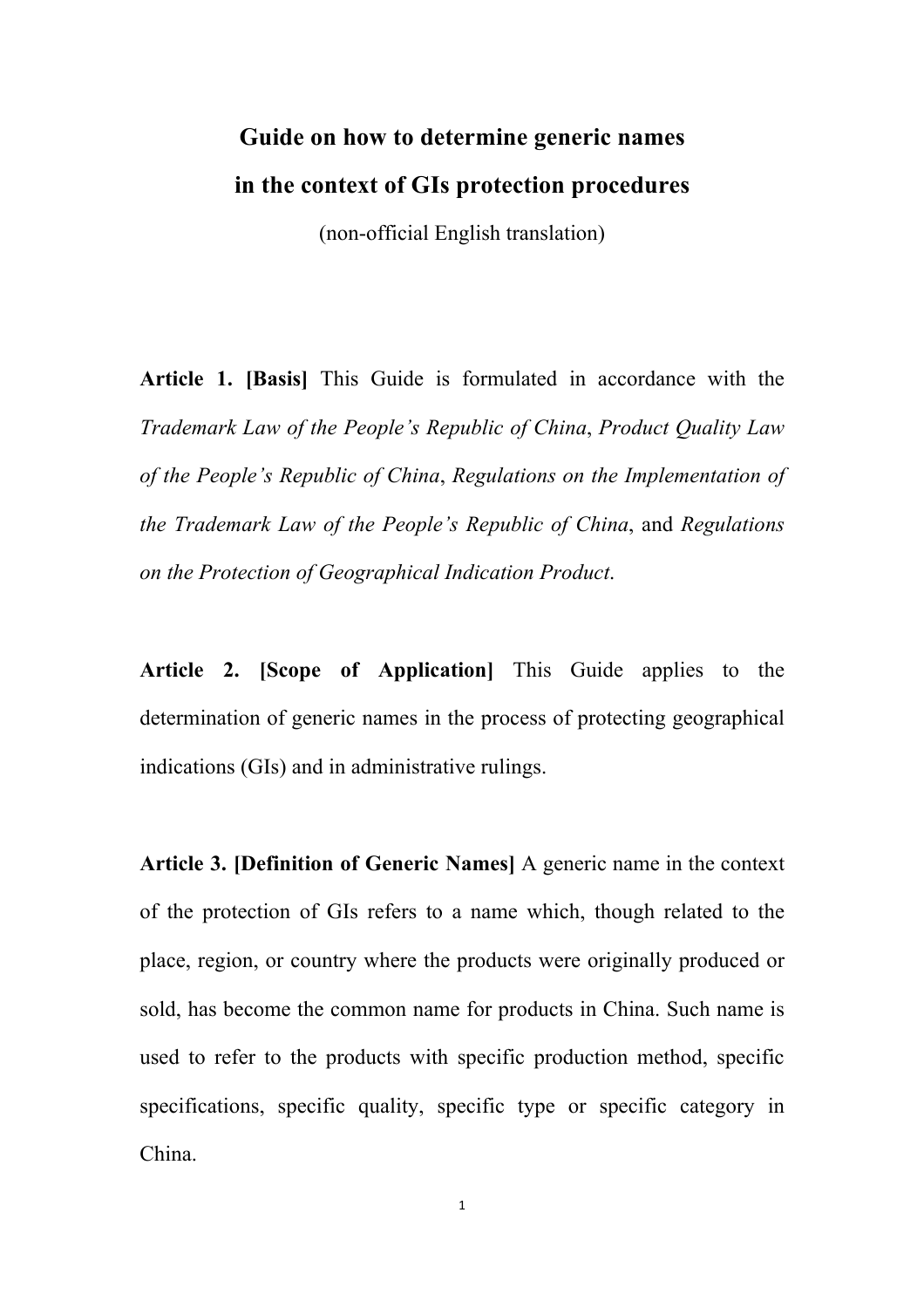**Article 4. [Principle]** The GI to be applied for protection shall not be a generic name in China.

**Article 5. [The Generic Name in a Compound Name shall not be protected]** Where a GI is applied in the form of a compound name, if certain part of such compound name is or has become a generic name, such part shall not be granted GI protection.

**Article 6. [Invalidation of Generic Name]** If a GI protected in China has become a generic name, it can be invalidated in accordance with the relevant procedure.

**Article 7. [Factors for the Determination]** When examining whether a GI becomes a generic name, the following factors shall be comprehensively considered:

- (1) The use of the name as a specific type and category of products in the laws, the national standards, industry standards, and etc.;
- (2) The use of the name in the dictionaries, reference books, newspapers and internet in China;
- (3) The use of the products referred by the name during the production,